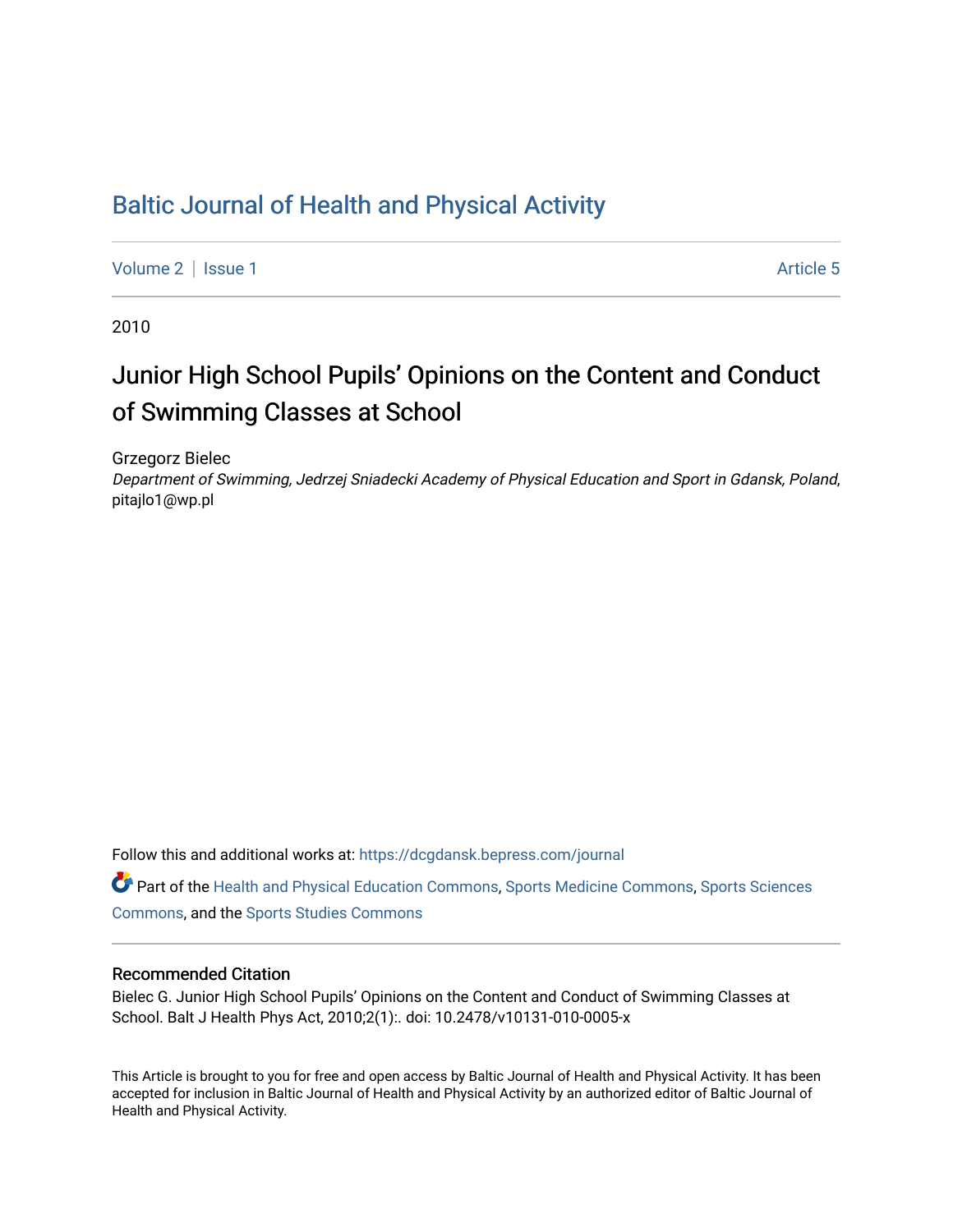|                                                                                                                                                                               | <b>Junior High School Pupils' Opinions</b><br>on the Content and Conduct of Swimming<br><b>Classes at School</b>                                                                                                                                                                                                                                                                                                                                                                |
|-------------------------------------------------------------------------------------------------------------------------------------------------------------------------------|---------------------------------------------------------------------------------------------------------------------------------------------------------------------------------------------------------------------------------------------------------------------------------------------------------------------------------------------------------------------------------------------------------------------------------------------------------------------------------|
|                                                                                                                                                                               | DOI: 10.2478/v10131-010-0005-x                                                                                                                                                                                                                                                                                                                                                                                                                                                  |
| <b>Authors' Contribution:</b>                                                                                                                                                 | <b>Grzegorz Bielec</b>                                                                                                                                                                                                                                                                                                                                                                                                                                                          |
| A - Study Design<br>B - Data Collection<br>C - Statistical Analysis<br>D - Data Interpretation<br>E - Manuscript Preparation<br>F - Literature Search<br>G - Funds Collection | Jedrzej Sniadecki Academy of Physical Education and Sport in Gdansk,<br>Poland                                                                                                                                                                                                                                                                                                                                                                                                  |
|                                                                                                                                                                               | Key words: swimming, physical education, junior high school, survey.                                                                                                                                                                                                                                                                                                                                                                                                            |
|                                                                                                                                                                               | <b>Abstract</b>                                                                                                                                                                                                                                                                                                                                                                                                                                                                 |
|                                                                                                                                                                               | <b>Background:</b> The aim of the study was to recognize high school pupils' opinions about the<br>content of swimming classes, conducted within obligatory physical education<br>lessons.                                                                                                                                                                                                                                                                                      |
| <b>Material/Methods:</b>                                                                                                                                                      | The experimental group consisted of 56 girls and 60 boys at the age of 14<br>$(± 0.3)$ . All of them were students of the second grade of public secondary<br>schools. The fourth lesson of their obligatory physical education syllabus was<br>conducted at the swimming pool. An anonymous survey was used as a tool.<br>The survey questions referred to the quality and quantity of swimming<br>exercises at the lesson as well as to methodological skills of the teacher. |
|                                                                                                                                                                               | <b>Results:</b> Leg-only exercises and full stroke exercises dominated in the analysed<br>lessons. Girls performed diving less frequently than boys. In pupils' opinion,<br>underwater diving, games and relays occur rarely during swimming classes.<br>Students pointed out that their teachers often explained new exercises,<br>corrected their improper swimming movements, paid attention to the students<br>of poorer abilities and judged fairly.                       |
|                                                                                                                                                                               | <b>Conclusions:</b> The attractiveness of swimming classes should be developed by applying<br>playing methods and task methods. Floating devices should be used more<br>frequently. The content of the lesson should be differentiated according to the<br>pupils' gender.                                                                                                                                                                                                      |
| Word count: 3328                                                                                                                                                              |                                                                                                                                                                                                                                                                                                                                                                                                                                                                                 |
| Tables: 2<br>Figures: 3                                                                                                                                                       | Received: April 2010<br>Accepted: June 2010                                                                                                                                                                                                                                                                                                                                                                                                                                     |
| References: 13                                                                                                                                                                | Published: September 2010                                                                                                                                                                                                                                                                                                                                                                                                                                                       |
| Address for correspondence:                                                                                                                                                   |                                                                                                                                                                                                                                                                                                                                                                                                                                                                                 |

Dr Grzegorz Bielec

Academy of Physical Education and Sport, Department of Swimming, 80-336 Gdańsk, Poland, ul. K. Górskiego 1 Phone: +4858 554-71-47, e-mail: pitajlo1@wp.pl

This study was supported by an individual grant at the Academy of Physical Education and Sport in Gdansk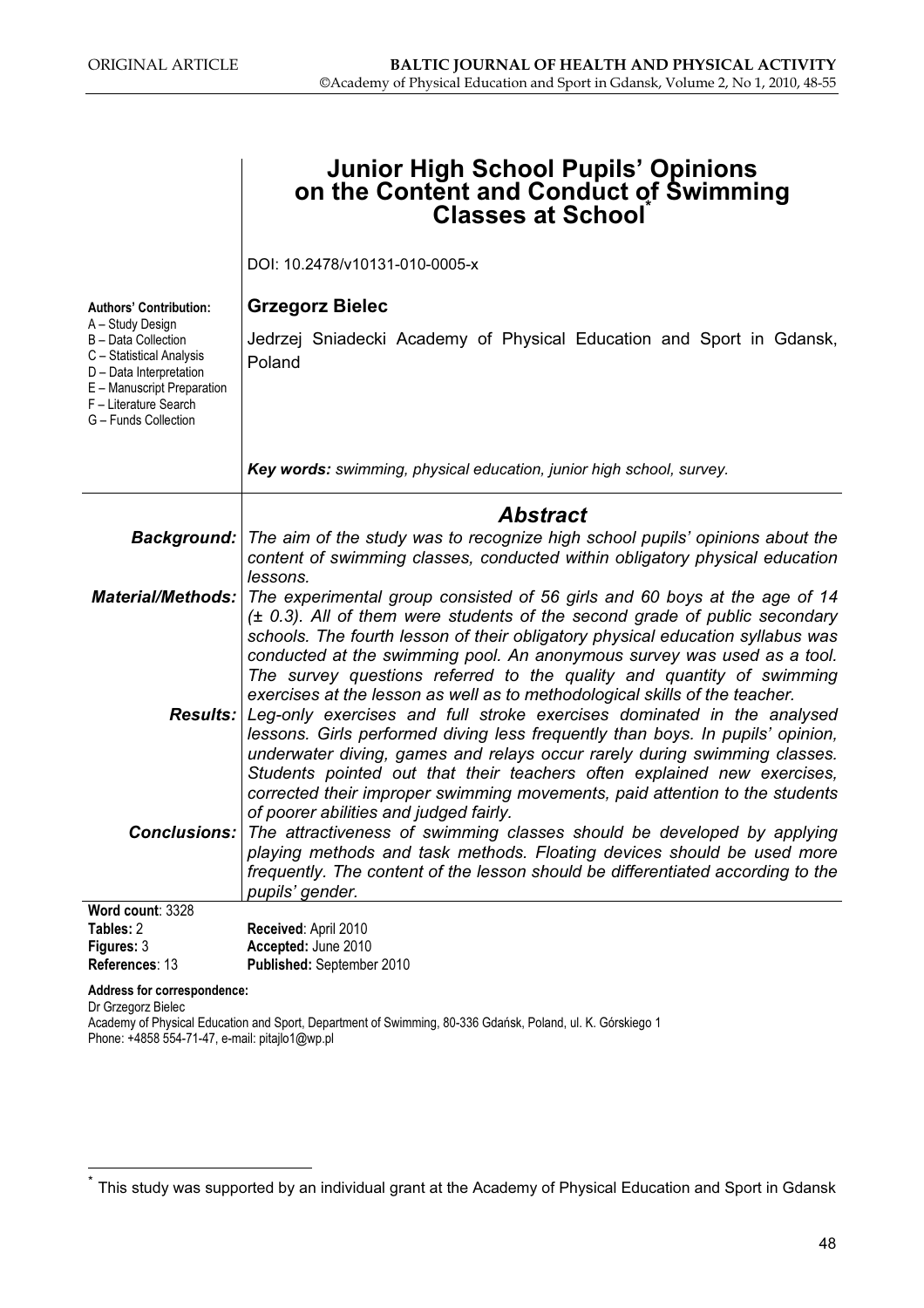#### Introduction

The age at which students attend junior high school coincides with the stage of their physical and mental adolescence. At that time they undergo fast growth called pubertal spurt, during which long bones grow intensively. However, fast growth is not always accompanied by body weight gain. At this stage dynamic changes in body weight occur and consequently postural defects are common to develop. Body weight gain in girls is associated with regional fat deposition in hips, thighs and buttocks, while in boys with the development of bone and muscular tissue. The posture of a male junior high school student becomes similar to the one of a grown-up man of broad shoulders and narrow hips.

Emotional changes that take place during adolescence may result in reluctance to take up any kind of physical activity, both during obligatory swimming lessons at school and the extra-curricular ones. Pupils' absence from swimming classes, supported by physician's certificate, is a common problem in junior high schools. For their questionnaire survey J. Pilczuk and J. Zieliński [1] selected 140 students (out of 687 students of one of junior high schools in Warsaw) with physician's certificates excusing them from PE classes for more than 3 months. The questionnaire revealed various free time activity preferences of the respondents like, e.g. listening to music (87%), watching TV, meeting friends (71%), or even practising sports (15%). 62.9% of the respondents claimed that they undertake various kinds of physical activity like, e.g. swimming, dancing, hiking or aerobics. 58.6% of the students stated that PE is one of the three least important school subjects.

The problem of pupils' absence at PE classes is present not only in Poland. The study conducted in Brazil revealed that teenagers who are regularly absent from PE classes are at the same time eager to take up physical activities in their free time; however, they prefer individual sports. Their reluctance to organized classes stems from their belief that PE classes involve instances of aggression, humiliation and being called names [2]. American teenagers from ethnic minorities, on the other hand, avoid physical activity (also at school) for fear that they may get hurt, sweat too much or encounter aggressive behavior of the opposite team players. Problematic are also embarrassment and the pupils' fear of unpleasant situations in the locker room [3]. The study on the pupils' opinion on school PE classes was conducted by C. Kuśnierz [4]. The author carried out a questionnaire survey including 715 high school students. Most of them expressed their interest in PE and willingness to take part in it. However, the degree to which they were interested in it depended on the teacher's attitude, the way the lesson was conducted and the sport equipment provided in the gym. The majority of the respondents showed willingness to take part in thematic classes. Boys preferred football and basketball, girls swimming and volleyball. There were some differences between boys and girls observed as far as the attitude towards PE classes is concerned. Girls far more often refused to do certain kinds of exercises as long as they would not be punished by a bad grade. Moreover, over half of the girls questioned did not want the number of PE classes in a week to be increased.

Beneficial health effects of swimming fully justify its inclusion into the syllabus of school PE classes. However, a limited number of well-prepared sporting facilities automatically limits the number of students who can take part in organized swimming classes. PE classes carried out at swimming pools differ from the traditional ones conducted in a gym or a playground, particularly as regards the environment in which exercises are performed. Thus, it seems that participation in swimming classes should be attractive because of its unique character.

The aim of the study was to find out junior high school pupils' opinions on the content of swimming classes carried out as part of PE classes.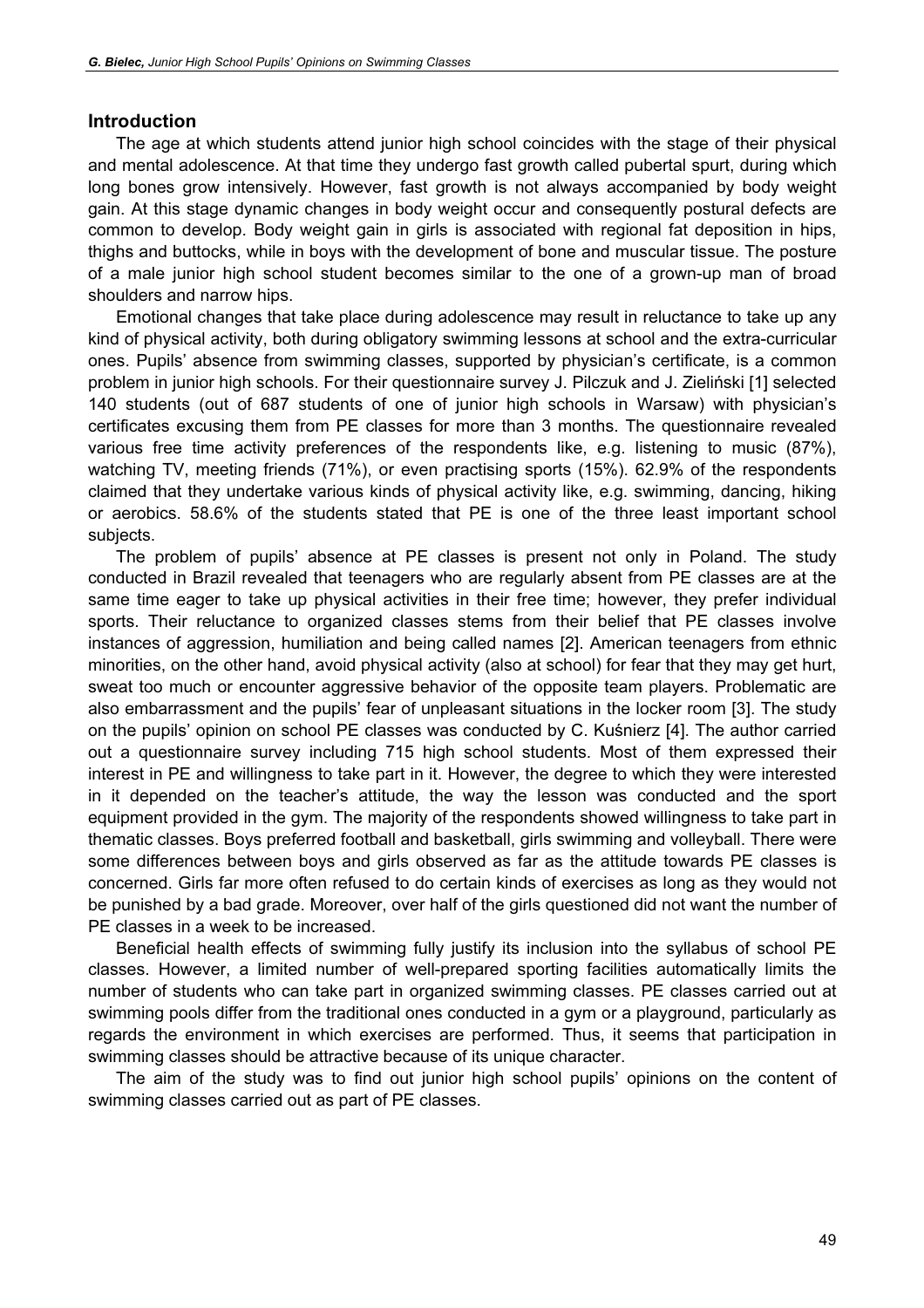The following research questions were asked:

- 1. What exercises are most commonly done by students during swimming classes?
- 2. Do teachers choose different types of exercises for boys and girls?
- 3. What is the pupils' opinion on the teacher's attitude and commitment to swimming classes?

### Material and methods

The study involved 56 girls and 60 boys aged 14 ( $\pm$  0.3) attending the 2<sup>nd</sup> grade of junior high schools in Gdańsk. The schools in question provided four hours of PE per week, one of which was conducted at a swimming pool. PE classes had been scheduled this way also one year before the survey.

In order to get to know pupils' opinions on swimming classes a diagnostic survey was carried out. The questionnaire was designed as specified by T. Pilch and T. Bauman [5]. It consisted of open and closed questions concerning four main issues:

- attitude towards swimming as a form of physical activity and PE classes carried out at a swimming pool;
- knowledge on health benefits of swimming;
- opinion on the content of swimming classes;
- opinion on the methodological conduct of swimming classes.

After consultation with the Laboratory of Psychological Tests in Warsaw (Pracownia Testów Psychologicznych w Warszawie), an assessment of the internal consistency of the psychometric test was conducted in order to verify the reliability of the questionnaire. The procedure was carried out with the use of the most common index: Cronbach's alpha. The result was  $\alpha$ =0.68 and it ranked the reliability of the test as average. A pilot study was conducted on a group of students from a junior high school in Gdynia. It involved 56 girls and boys of the  $2^{nd}$  grade attending obligatory swimming classes at school. After modification of some of the questions and rejection of several ones, Cronbach alpha was counted again. The result was α=0.81 and signified satisfactory reliability of the test.

In this article we present the results concerning only the pupils' opinions on swimming classes in general and their judgment of the teachers' methodological conduct. All the questions included in the first part of the questionnaire concerned the course of PE class at a swimming pool. The students were asked to evaluate the frequency in which particular types of exercises are used during swimming classes. It had been presupposed that on the basis of pupils' answers we would be able to compile a list of exercises that are most commonly selected by teachers. Types of exercises included in the questionnaire had been chosen on the basis of methodological literature available to the teachers and the observation of many swimming classes conducted by the author of the study. In the second part of the questionnaire students were asked to characterize the frequency of certain methodological procedures carried out by their teacher during swimming classes.

The survey was conducted at school during a form period in teacher's presence. Time allowed for the test did not exceed twenty minutes. Differences in the answers of girls and boys were counted with the use of the chi-square test. Statistical significance was stated for p≤0.05. Graphic design was made with the use of Excel 2007.

#### Results

Pupils' answers seem to indicate the prevalence of exercises engaging only the work of legs during swimming. One in every four boys claimed that exercises of this type were introduced in every lesson. Isolated exercises particularly for the practise of arm movement were rare, which was confirmed by more than 50% of both girls and boys. Boys and girls did not differ as regards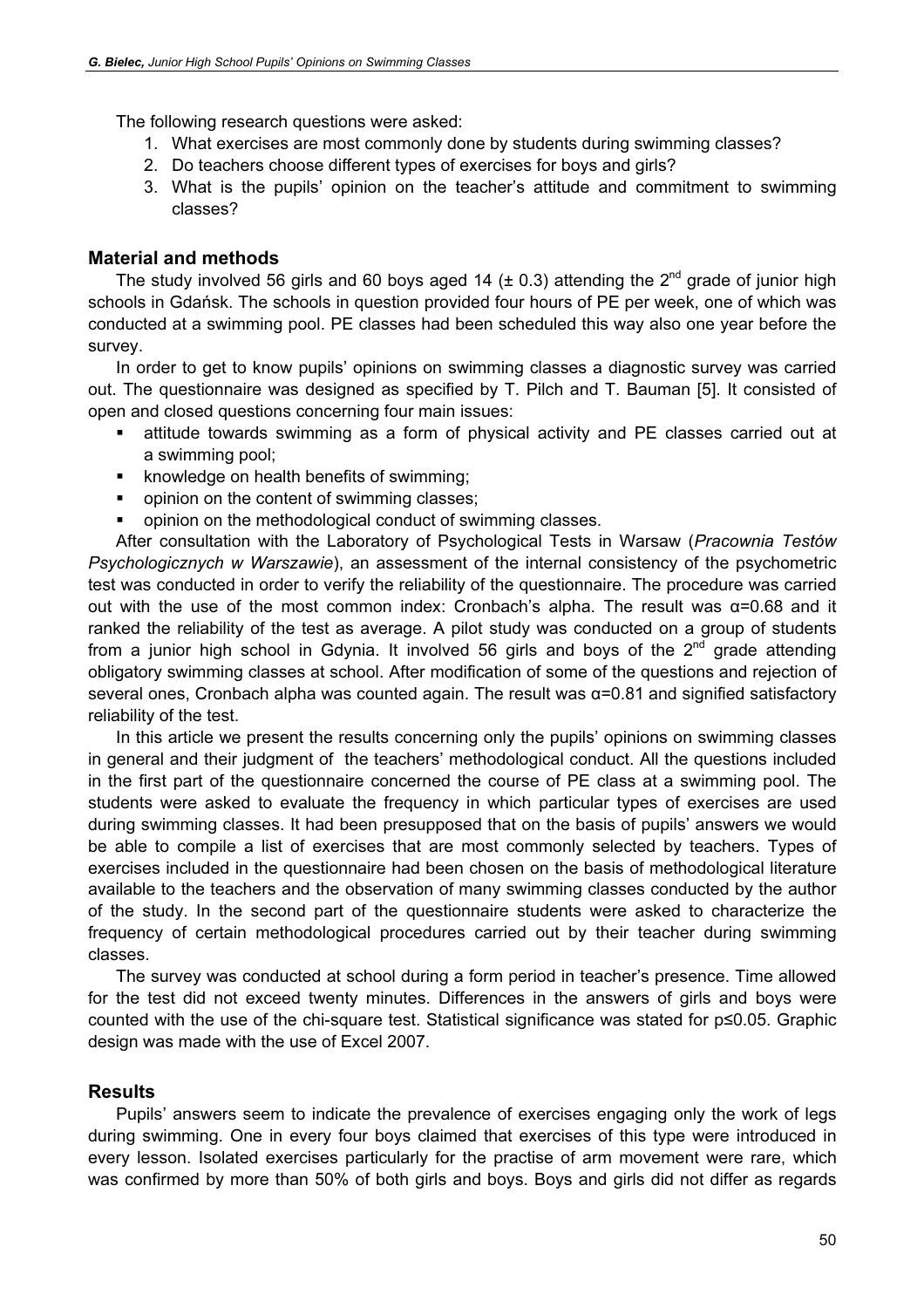the frequency of the exercise based on whole stroke swimming, i.e. swimming in coordination typical of a particular style of swimming (Table 1).

There were some differences found between the frequency of starting jumps performed by boys and girls. Boys claimed to perform this exercise significantly more often than girls (chi²=23.903; p=0.00003). It may mean that male teachers are more eager to develop this element of swimming. Pupils' answers also seemed to suggest that underwater swimming and elements of diving are not particularly appreciated by their teachers. More than 70% of boys pointed out that such exercises were rare or were not introduced during their lessons at all. Among girls this value was even higher (Table 1).

| Statement                            | gender | never         | rarely        | often but not<br>every lesson | every lesson  | <b>TOTAL</b> |
|--------------------------------------|--------|---------------|---------------|-------------------------------|---------------|--------------|
| swim using<br>legs only              | 213    | 4.17/3.64     | 29.17 / 23.64 | 58.33 / 47.27                 | 8.33 / 25.45  | 100/100      |
| swim using<br>arms only              | 213    | 18.75 / 12.5  | 58.33 / 51.79 | 22.92 / 26.79                 | 0/8.93        | 100/100      |
| swim using the<br>whole stroke       | 213    | 4.08 / 3.57   | 8.16 / 8.93   | 16.33 / 16.07                 | 71.43 / 71.43 | 100/100      |
| I perform start<br>jump to the water | 213    | 28.57 / 12.5  | 59.18 / 30.36 | 12.24 / 42.86                 | 0/14.29       | 100/100      |
| I jump to the water<br>on my feet    | 213    | 16.67 / 16.36 | 43.75 / 49.09 | 35.42 / 25.45                 | 4.17 / 9.09   | 100/100      |
| dive and look for<br>sunk objects    | 213    | 22.92 / 35.71 | 60.42 / 35.71 | 12.5 / 21.43                  | 4.17/7.14     | 100/100      |

Tab. 1. Frequency of performance the particular exercises during swimming classes in pupils' opinions (the percentage of answers)

One in every four boys declared regular participation in races and relays in swimming classes but more than half of boys questioned claimed that they rarely did exercises of this kind. Races and relays turned out to be even less frequent in the case of girls' classes. Almost half of them had never taken part in any kind of races (Figure 1). This may be caused by poor attendance at their swimming classes. Races involving four or five girls are not particularly exciting and do not help to make the lesson more attractive. Answers to this question significantly differed boys from girls (chi²=14.097; p=0.002).



Fig 1. Frequency of participation in races and relays during swimmming classes - in pupils' opinion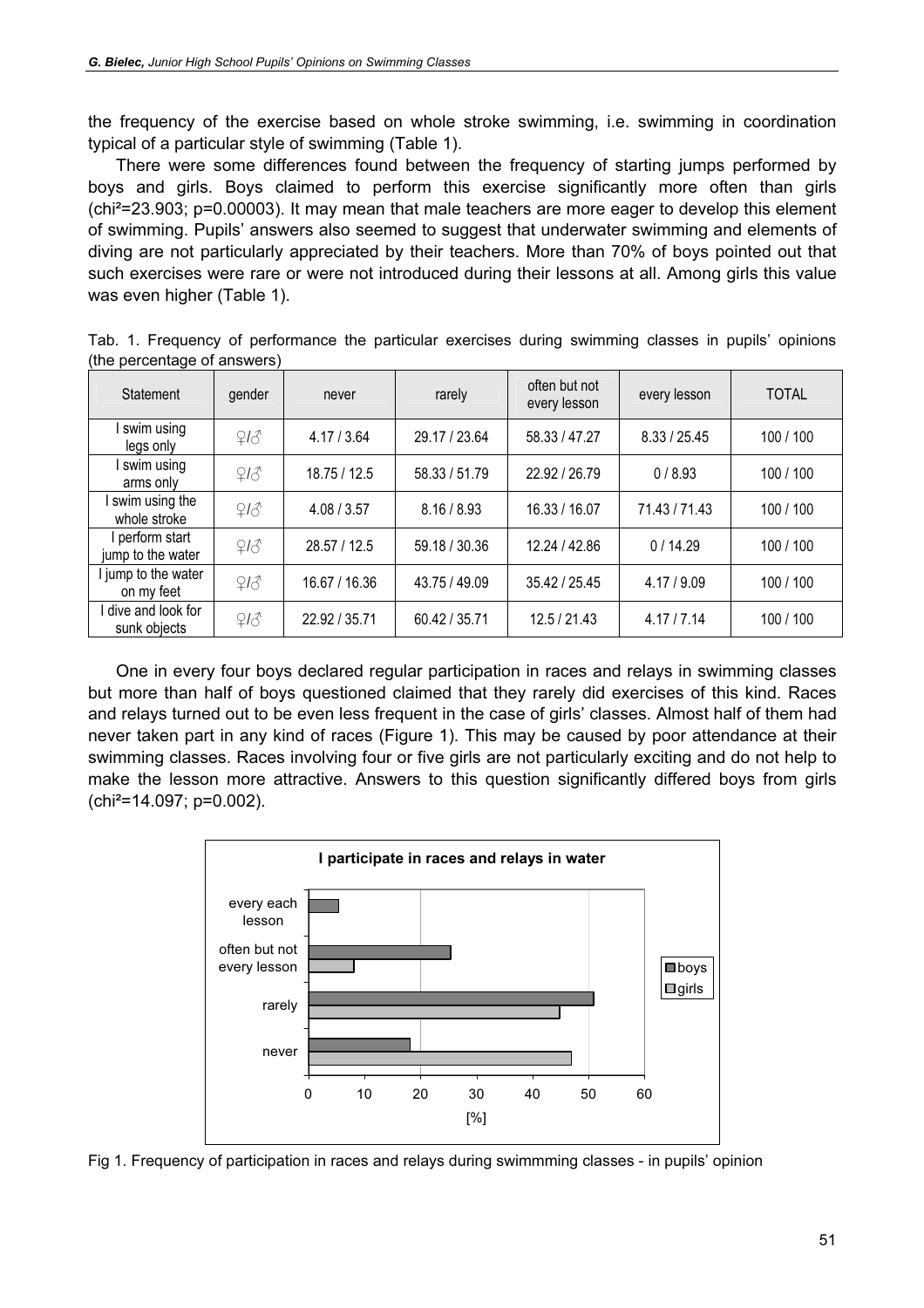As claimed by more than 70% of boys and almost 50% of girls, games in the water are also rare at swimming classes. The proportion of students who declared more frequent participation in water games was small and similar for boys and girls (Figure 2). Girls significantly more often than boys claimed that they had never taken part in water games during their swimming classes (chi²=8.857; p=0.031).



Fig 2. Frequency of participation in water sport games during swimming classes - in pupils' opinion

Girls and boys had an opportunity to make a list of exercises which were not mentioned in the questionnaire but were known by them from their lessons. A vast majority of them (87% of all the students questioned) did not answer this question and several students wrote "corrective exercises".

In other questions students were asked to specify the frequency with which their teachers perform certain methodological procedures. The answers seem to suggest that teachers perform them in a satisfactory way. As claimed by more than 80% of girls and over 70% of boys every new exercise is always or almost always preceded by a short presentation and explanation. A similar proportion of those questioned claimed that if they did an exercise incorrectly, it was noticed and corrected by the teacher. However, subjective impressions concerning the frequency of instructions given by the teacher significantly differed in boys and girls. Far more girls claimed that they were always corrected by the teacher and none of them confirmed never being corrected by the teacher (chi²=9.399; p=0.024). According to the students, teachers pay much attention to those that do not swim too well. Over 80% of girls and boys noticed that teachers always or almost always take care of the ones that have poor swimming skills (Table 2).

Pupils' answers seemed to suggest that passing theoretical knowledge concerning swimming is the weak point of swimming classes. More than half of the girls questioned rarely heard any information concerning health benefits of swimming and more than one third of them had never heard it during swimming classes. Only one in five boys claimed that such information was often given during their classes. The issue of safety was also rarely mentioned during swimming classes. Almost half of the students questioned stated that they had never been given such information and a large proportion of them heard it rarely. A vast majority of boys and girls pointed out that far too rarely their teachers allowed them to swim for a longer time in a style chosen by the students themselves (Table 2). Answers to this question were supposed to reveal how often teachers allow students to seize the initiative, i.e. how often they "take the easy way out" by allowing students to swim freely, not giving them particular exercises to do. It turned out that such situations are rather rare. An opposite opinion was expressed by 30% of those questioned.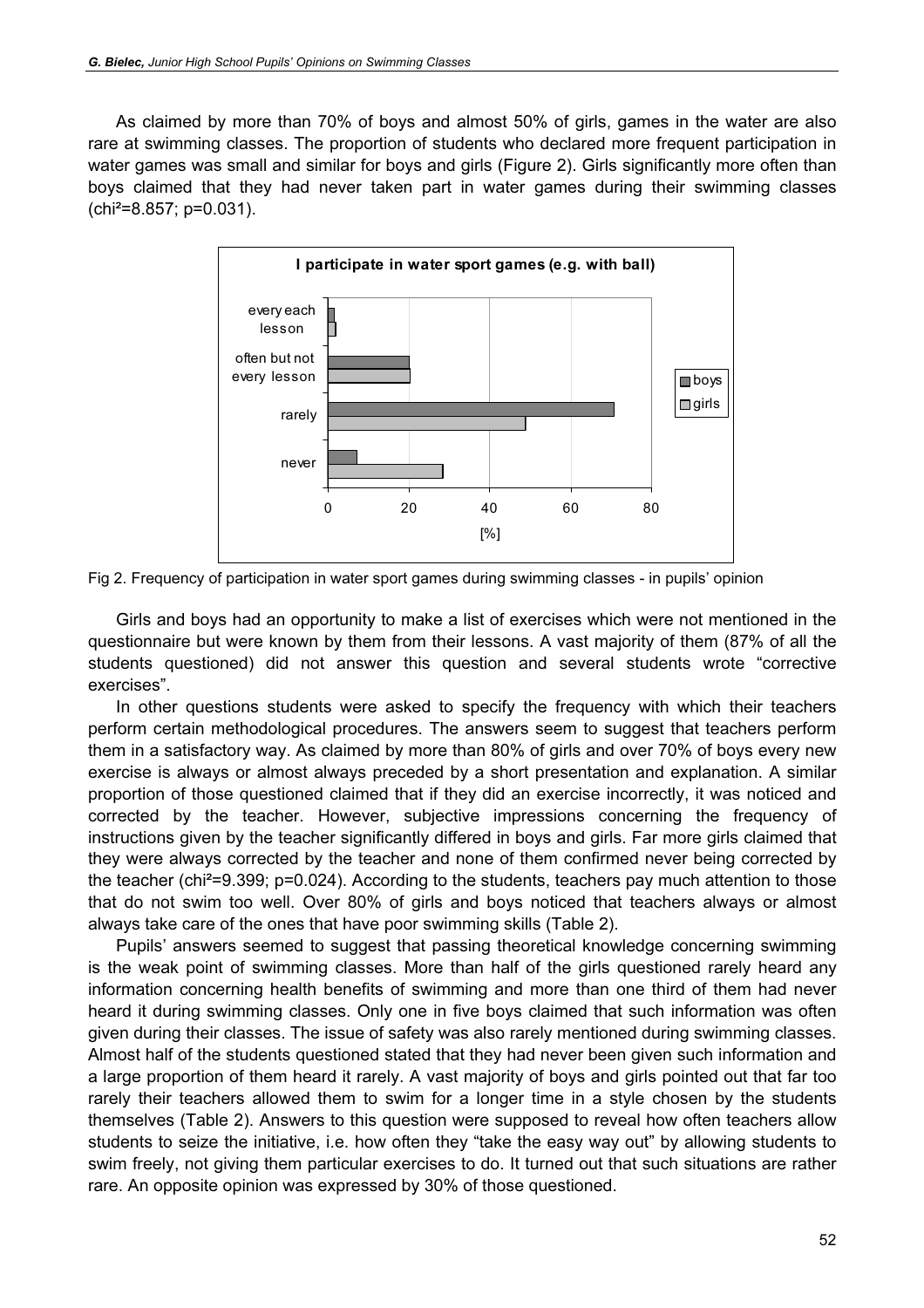| the percentage of answers,<br>Statement                      | gender |               | rarely        | often         | always        | <b>TOTAL</b> |
|--------------------------------------------------------------|--------|---------------|---------------|---------------|---------------|--------------|
|                                                              |        | never         |               |               |               |              |
| Teacher explains new<br>exercises to us                      | 213    | 0/9.26        | 12.5 / 20.37  | 31.25 / 27.78 | 56.25 / 42.59 | 100/100      |
| Teacher corrects our<br>mistakes                             | 213    | 0/10.91       | 18.37 / 18.18 | 28.57 / 40.0  | 53.06 / 30.91 | 100/100      |
| Teacher pays much<br>attention to poor<br>swimmers           | 213    | 2.04 / 7.27   | 14.29/5.45    | 38.78 / 40.0  | 44.9 / 47.27  | 100/100      |
| Teacher tells us about the<br>healthy aspects of<br>swimming | 213    | 34.69 / 45.45 | 55.1 / 27.27  | 8.16 / 21.82  | 2.04 / 5.45   | 100/100      |
| Teacher tells us about the<br>rules of water safety          | 213    | 46.94 / 49.09 | 42.86 / 27.27 | 10.2 / 18.18  | 0/5.45        | 100/100      |
| Teacher lets us swim the<br>way we like                      | 213    | 8.16 / 12.96  | 63.27 / 59.26 | 26.53 / 18.52 | 2.04 / 9.26   | 100/100      |

Tab. 2. Frequency of teacher's performance the certain methodological procedures in pupils' opinions (the percentage of answers)

Almost 90% of boys and more than 75% of girls claimed that the grades they were given by their teachers were always or almost always just (Figure 3). This may prove that students trust in their teacher's unbiased and competent judgements. Although 1/5 of the girls questioned claimed that they were rarely judged in a fair way, there were no significant differences observed between girls and boys in that respect.



Fig 3. Judgement of students by the teacher - in pupils' opinion

#### **Discussion**

A typical lesson that the students questioned attended regularly included a lot of whole stroke swimming, exercises engaging legs and sometimes dives head-first. Diving, races and water games were exceptionally rare. According to K. Kasperska [6] pupils' involvement in PE classes can be achieved by, among others, avoiding schematism, looking for new and diverse exercises or adding variety to them by using miscellaneous items. According to her, making girls' classes more attractive is a separate issue since they should include dance and music activities as well as modern form of activity.

Suggestions that changes should be introduced in school PE classes come also from students themselves. K. Górna and K. Skalik [7] observed that girls' judgment of the attractiveness of PE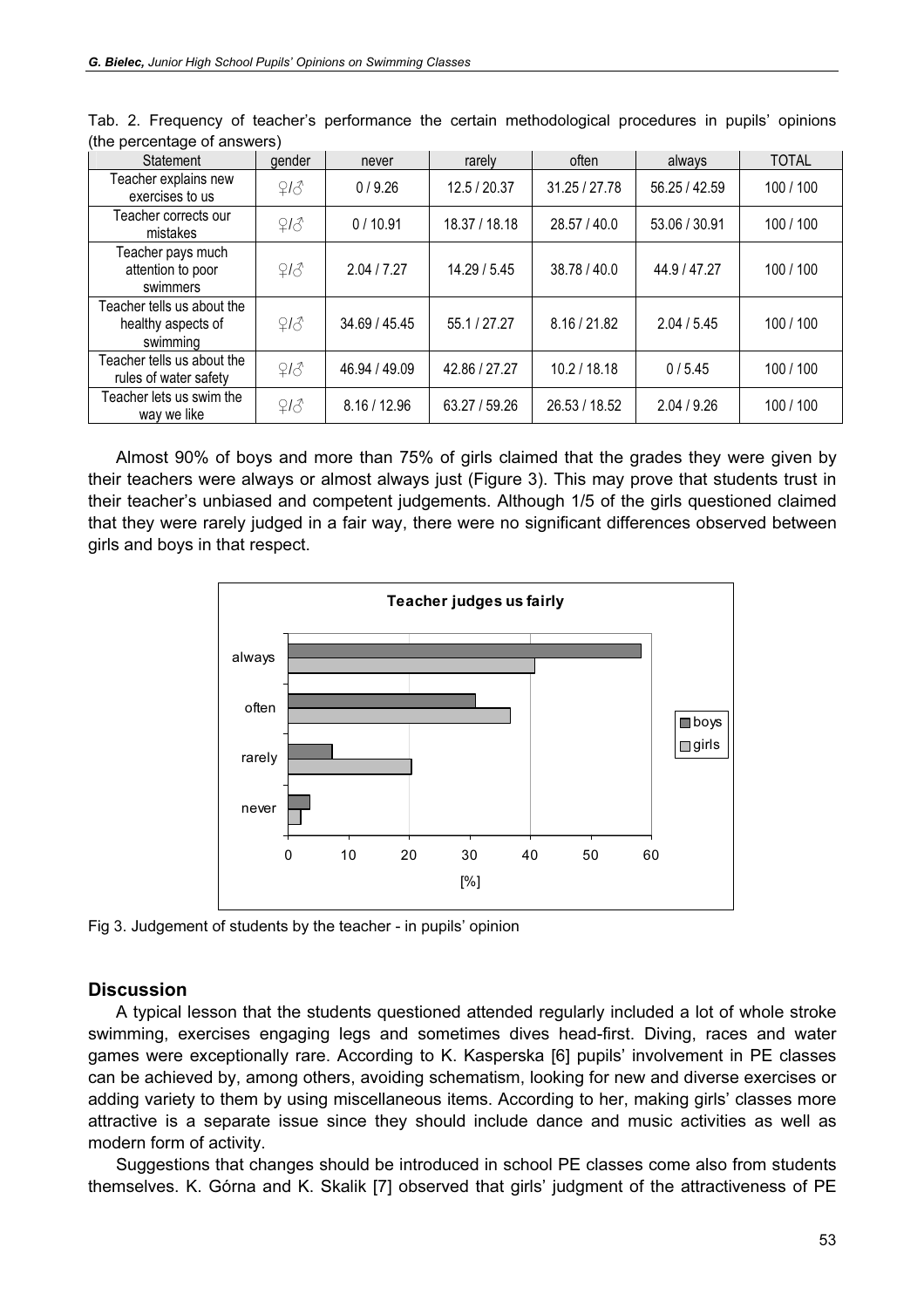classes is inversely proportional to their age. 56% of twelve-year-old girls claimed that PE lessons were attractive. Among fifteen-year-olds the proportion decreased to 44.6% and 14.5% among new secondary- school graduates. The most commonly mentioned weak points of PE classes included repetitiveness, bad organizing, insufficient number of students taking part in games and lack of music. Suggestions for improving the lessons were, among others, as follows: diverse disciplines should be introduced in the syllabus, e.g. swimming; additional extracurricular classes should be organized, lessons should be more varied (sports equipment); grades for fitness should be eliminated; students should be able to choose exercises; basic sanitary requirements should be fulfilled. Girls of all ages unanimously opted for lessons without boys.

In order to increase pupils' interest in swimming classes, it is necessary to change their content. It is advisable to introduce exercises involving music, e.g. elements of aqua-aerobics. These do not have to comprise whole lessons. They may serve as an introduction to the first part of them, as a warm-up in the water. Having even just a few elements of aqua aerobic equipment at his or her disposal, the teacher may prepare a few-minute programme with the use of big and small boards, rubber balls and pool noodles. Elements of synchronized swimming, including basic movements and simple figures, may also be attractive for girls. Such exercises should not constitute the main part of the lesson but just be an element adding variety to it. Female high school students will still be taught swimming in different styles, do legs and arms exercises, practise turns, etc. However, each lesson should contain some surprise, a new form of activity, or a new game.

Lessons for boys also require variety. It is advisable to introduce exercises involving taskcompletion and fun but also some forms of team rivalry. Boys in junior high school can also be interested in various exercises used in lifeguard training programmes. With sensible organization of the lesson, even with just a little equipment at our disposal (e.g. rescue tubes, rescue cans), it is possible to conduct attractive classes, using for example elements of a circuit training.

The results of the study presented here show the imperfections as regards the amount of knowledge concerning health benefits of swimming given to students during swimming classes. Such knowledge supports the conscious participation of teenagers in swimming and recreational water activities. Revision, consolidation and extension of such knowledge allows for it to be used by the students in the future when, as adults, they will make their own decisions as to whether go swimming or watch TV. Surprising were the pupils' answers concerning low frequency of water safety knowledge offered during swimming classes. The need for it is unquestioned; however, as the results of other studies prove, the degree to which such knowledge is assimilated and consolidated depends on pupils' age [8]. G. Kosiba [9] observes that the specificity of PE classes, full of physical activity, has always caused difficulties in teaching elements of theory which were usually neglected. According to the author, the task of a contemporary PE teacher is not so much to pass ready-made information, as to motivate the student so that he or she wants to gain such knowledge on his own.

The results of the study conducted by W. Wiesner [10] suggest that only 4% of teachers perceive teaching students physical culture as the main aim of the lesson. Reasons for this may be numerous. It is usually not teaching general rules or terminology that is problematic to teachers, but teaching normative knowledge, i.e. the one that shapes pupils' attitudes [11].

Pupils' opinions on their teachers is a particularly positive aspect of the study results. Basic methodological procedures such as presentation, explanation, control and correcting are carried out diligently by the teachers. Another positive characteristic is that students are assessed in a fair way. It seems that teachers from junior high schools in Gdańsk assessed individual progress of their students, rather than the objective level of their swimming skills. Such an attitude of the teachers is in accordance with modern trends of physical education. According to these trends, assessment should concern physical abilities arising from each student's interests and conditions provided by their schools. In the context of this study, a crawl turn could serve as an example of